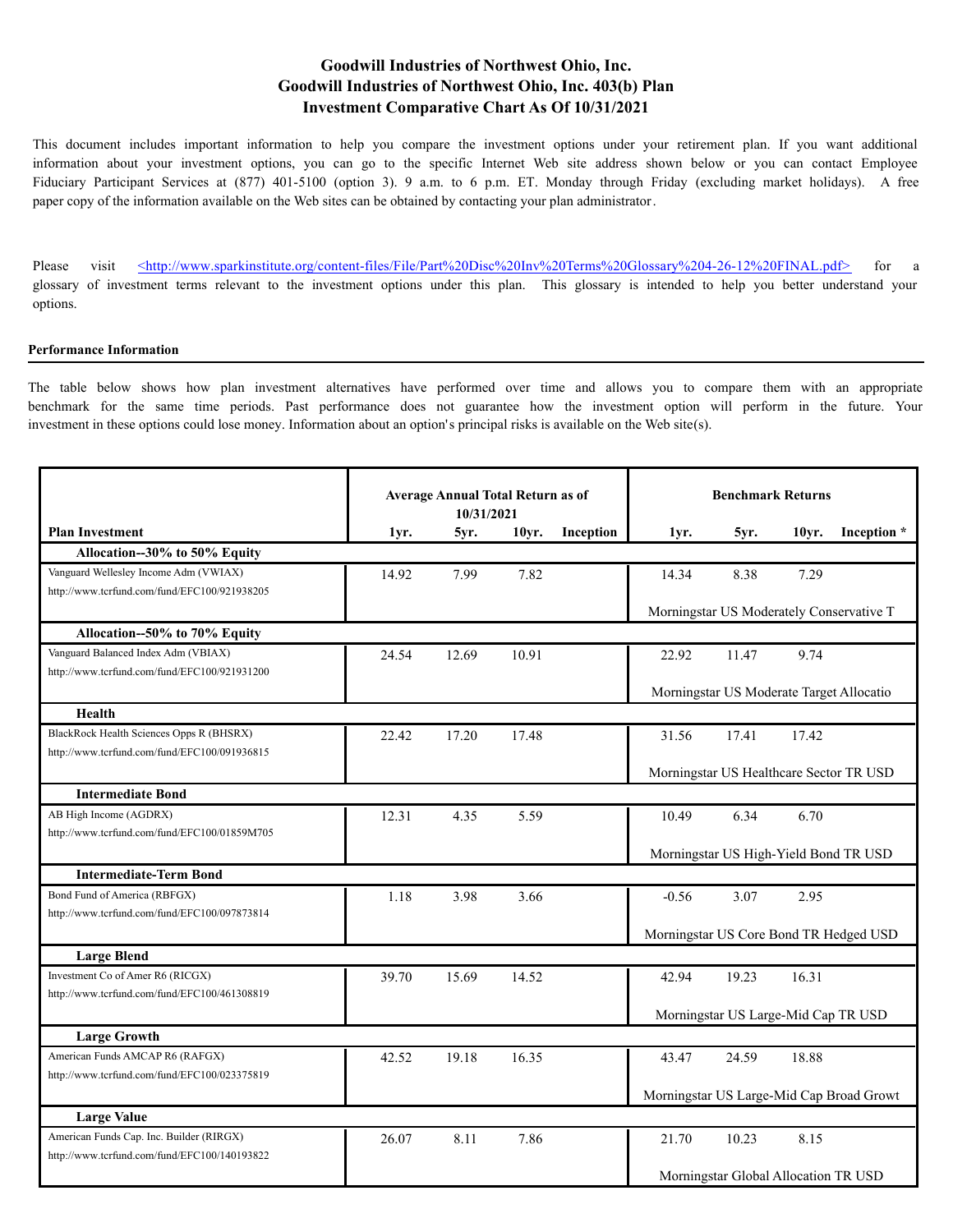|                                                                                    | <b>Average Annual Total Return as of</b><br>10/31/2021 |       |       | <b>Benchmark Returns</b> |       |                                          |       |                                          |
|------------------------------------------------------------------------------------|--------------------------------------------------------|-------|-------|--------------------------|-------|------------------------------------------|-------|------------------------------------------|
| <b>Plan Investment</b>                                                             | 1yr.                                                   | 5yr.  | 10yr. | Inception                | 1yr.  | 5yr.                                     | 10yr. | Inception *                              |
| American Mutual (RMFGX)                                                            | 34.27                                                  | 13.53 | 12.82 |                          | 42.19 | 13.86                                    | 13.63 |                                          |
| http://www.tcrfund.com/fund/EFC100/027681816                                       |                                                        |       |       |                          |       | Morningstar US Large-Mid Cap Broad Value |       |                                          |
| BlackRock Equity Dividend R (MRDVX)                                                | 43.62                                                  | 12.95 | 11.48 |                          | 42.19 | 13.86                                    | 13.63 |                                          |
| http://www.tcrfund.com/fund/EFC100/09251M405                                       |                                                        |       |       |                          |       | Morningstar US Large-Mid Cap Broad Value |       |                                          |
| Vanguard High Dividend Yield Index Adm (VHYAX)                                     | 40.50                                                  | N/A   | N/A   | 13.92                    | 42.19 |                                          |       | 16.65                                    |
| http://www.tcrfund.com/fund/EFC100/921946786                                       |                                                        |       |       | (since $02/07/2019$ )    |       |                                          |       | (since $02/07/2019$ )                    |
|                                                                                    |                                                        |       |       |                          |       | Morningstar US Large-Mid Cap Broad Value |       |                                          |
| <b>Long-Term Bond</b>                                                              |                                                        |       |       |                          |       |                                          |       |                                          |
| Delaware Ext Duration Bond (DEERX)                                                 | 5.20                                                   | 6.51  | 6.60  |                          | 4.42  | 7.02                                     | 6.45  |                                          |
| http://www.tcrfund.com/fund/EFC100/245908728                                       |                                                        |       |       |                          |       |                                          |       |                                          |
|                                                                                    |                                                        |       |       |                          |       | Morningstar US 10+ Yr Corporate Bond TR  |       |                                          |
| <b>Mid-Cap Blend</b>                                                               |                                                        |       |       |                          |       |                                          |       |                                          |
| Vanguard Mid-Cap Index Adm (VIMAX)                                                 | 45.22                                                  | 16.79 | 14.86 |                          | 45.36 | 17.30                                    | 15.34 |                                          |
| http://www.tcrfund.com/fund/EFC100/922908645                                       |                                                        |       |       |                          |       |                                          |       |                                          |
|                                                                                    |                                                        |       |       |                          |       | Morningstar US Mid Cap TR USD            |       |                                          |
| <b>Mid-Cap Value</b><br>Perkins Mid Cap Value (JDPRX)                              |                                                        |       |       |                          |       |                                          |       |                                          |
| http://www.tcrfund.com/fund/EFC100/47103C233                                       | 32.96                                                  | 8.94  | 9.07  |                          | 47.58 | 12.70                                    | 13.90 |                                          |
|                                                                                    |                                                        |       |       |                          |       |                                          |       | Morningstar US Mid Cap Broad Value TR US |
| <b>Moderate Allocation</b>                                                         |                                                        |       |       |                          |       |                                          |       |                                          |
| American Funds Inc Fund of America (RIDGX)                                         | 26.51                                                  | 9.73  | 9.58  |                          | 29.88 | 13.49                                    | 11.27 |                                          |
| http://www.tcrfund.com/fund/EFC100/453320814                                       |                                                        |       |       |                          |       |                                          |       |                                          |
|                                                                                    |                                                        |       |       |                          |       | Morningstar US Moderately Aggressive Tar |       |                                          |
| <b>Money Market</b>                                                                |                                                        |       |       |                          |       |                                          |       |                                          |
| Vanguard Federal Money Market (VMFXX)                                              | 0.01                                                   | 1.05  | 0.55  |                          | 0.05  | 1.09                                     | 0.58  |                                          |
| http://www.tcrfund.com/fund/EFC100/922906300                                       |                                                        |       |       |                          |       |                                          |       |                                          |
|                                                                                    |                                                        |       |       |                          |       | Morningstar US Cash T-bill TR USD        |       |                                          |
| <b>Real Estate</b>                                                                 |                                                        |       |       |                          |       |                                          |       |                                          |
| Vanguard Real Estate Ind Fund Admi Sh (VGSLX)                                      | 47.48                                                  | 10.31 | 10.80 |                          | 44.42 | 10.55                                    | 10.61 |                                          |
| http://www.tcrfund.com/fund/EFC100/921908877                                       |                                                        |       |       |                          |       |                                          |       |                                          |
|                                                                                    |                                                        |       |       |                          |       | Morningstar US Real Estate Sector TR USD |       |                                          |
| <b>Small Blend</b>                                                                 |                                                        |       |       |                          |       |                                          |       |                                          |
| Vanguard Small Cap Idx Adm (VSMAX)<br>http://www.tcrfund.com/fund/EFC100/922908686 | 48.16                                                  | 16.04 | 14.25 |                          | 51.10 | 14.74                                    | 13.36 |                                          |
|                                                                                    |                                                        |       |       |                          |       |                                          |       | Morningstar US Small Cap Extended TR USD |
| <b>Small Value</b>                                                                 |                                                        |       |       |                          |       |                                          |       |                                          |
| Delaware Small Cap Value (DVLRX)                                                   | 61.24                                                  | 11.03 | 10.98 |                          | 64.68 | 11.80                                    | 12.33 |                                          |
| http://www.tcrfund.com/fund/EFC100/246097505                                       |                                                        |       |       |                          |       |                                          |       |                                          |
|                                                                                    |                                                        |       |       |                          |       | Morningstar US Small Cap Broad Value Ext |       |                                          |
| <b>Target Date</b>                                                                 |                                                        |       |       |                          |       |                                          |       |                                          |
| Vanguard Target Retirement 2025 (VTTVX)                                            | 20.88                                                  | 10.59 | 9.45  |                          | 20.98 | 10.36                                    | 9.02  |                                          |
| http://www.tcrfund.com/fund/EFC100/92202E409                                       |                                                        |       |       |                          |       |                                          |       |                                          |
|                                                                                    |                                                        |       |       |                          |       | Morningstar Lifetime Allocation Moderate |       |                                          |
| Vanguard Target Retirement 2030 (VTHRX)                                            | 23.99                                                  | 11.53 | 10.18 |                          | 24.51 | 11.37                                    | 9.87  |                                          |
| http://www.tcrfund.com/fund/EFC100/92202E888                                       |                                                        |       |       |                          |       |                                          |       |                                          |
|                                                                                    |                                                        |       |       |                          |       | Morningstar Lifetime Allocation Moderate |       |                                          |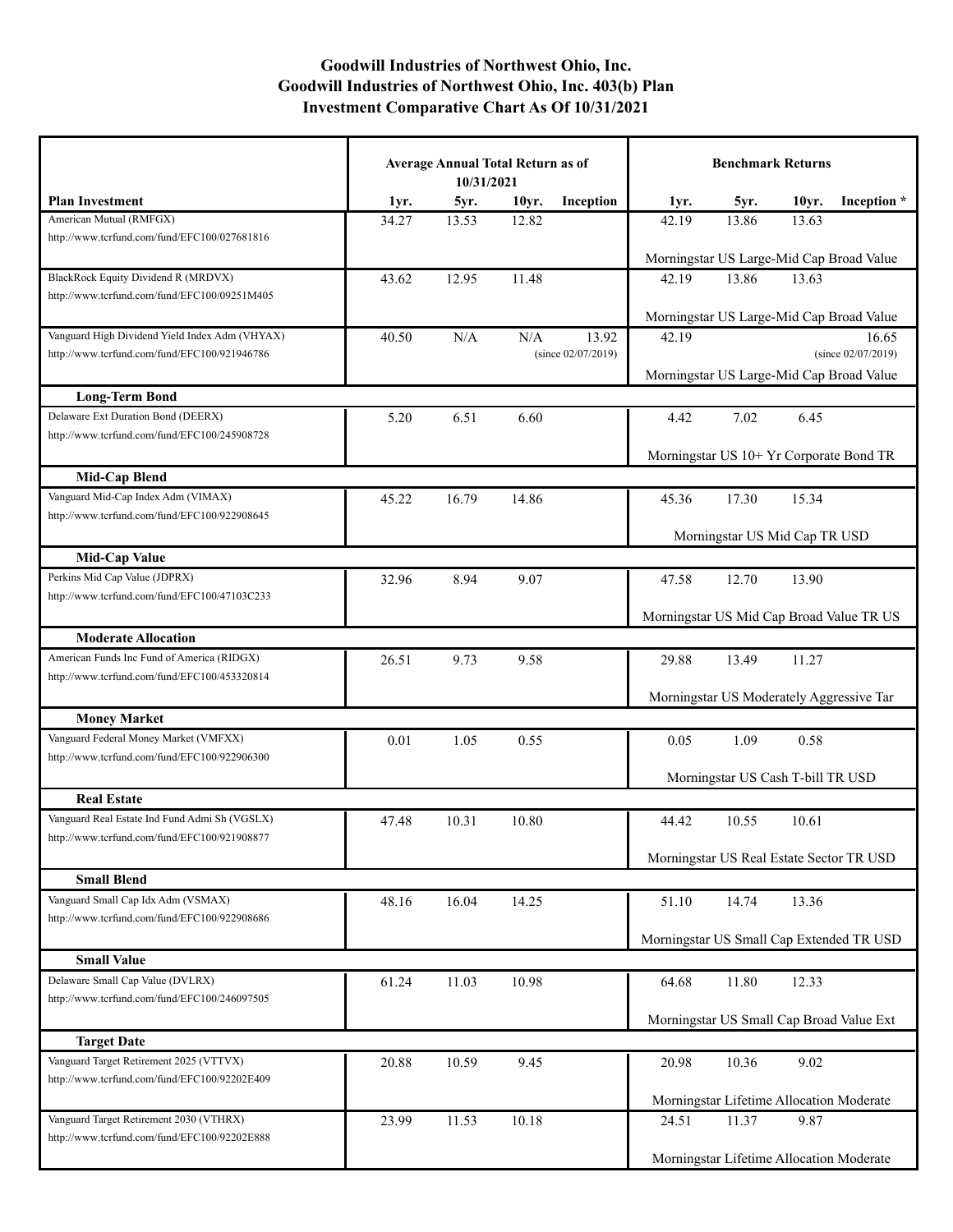|                                                  | <b>Average Annual Total Return as of</b><br>10/31/2021 |       |                    |                       | <b>Benchmark Returns</b>                 |                                          |                    |                                          |
|--------------------------------------------------|--------------------------------------------------------|-------|--------------------|-----------------------|------------------------------------------|------------------------------------------|--------------------|------------------------------------------|
| <b>Plan Investment</b>                           | 1yr.                                                   | 5yr.  | 10 <sub>vr</sub> . | Inception             | 1yr.                                     | 5yr.                                     | 10 <sub>vr</sub> . | Inception *                              |
| Vanguard Target Retirement 2035 (VTTHX)          | 27.13                                                  | 12.45 | 10.90              |                       | 28.78                                    | 12.31                                    | 10.53              |                                          |
| http://www.tcrfund.com/fund/EFC100/92202E508     |                                                        |       |                    |                       |                                          |                                          |                    |                                          |
|                                                  |                                                        |       |                    |                       | Morningstar Lifetime Allocation Moderate |                                          |                    |                                          |
| Vanguard Target Retirement 2040 (VFORX)          | 30.32                                                  | 13.35 | 11.46              |                       | 32.60                                    | 12.99                                    | 10.91              |                                          |
| http://www.tcrfund.com/fund/EFC100/92202E870     |                                                        |       |                    |                       |                                          |                                          |                    |                                          |
|                                                  |                                                        |       |                    |                       | Morningstar Lifetime Allocation Moderate |                                          |                    |                                          |
| Vanguard Target Retirement 2045 (VTIVX)          | 33.60                                                  | 14.03 | 11.79              |                       | 34.94                                    | 13.30                                    | 11.02              |                                          |
| http://www.terfund.com/fund/EFC100/92202E607     |                                                        |       |                    |                       |                                          |                                          |                    |                                          |
|                                                  |                                                        |       |                    |                       |                                          | Morningstar Lifetime Allocation Moderate |                    |                                          |
| Vanguard Target Retirement 2050 Inv (VFIFX)      | 33.99                                                  | 14.10 | 11.83              |                       | 35.75                                    | 13.35                                    | 10.98              |                                          |
| http://www.terfund.com/fund/EFC100/92202E862     |                                                        |       |                    |                       |                                          |                                          |                    |                                          |
|                                                  |                                                        |       |                    |                       | Morningstar Lifetime Allocation Moderate |                                          |                    |                                          |
| Vanguard Target Retirement 2055 (VFFVX)          | 33.97                                                  | 14.09 | 11.81              |                       | 35.86                                    | 13.31                                    | 10.89              |                                          |
| http://www.tcrfund.com/fund/EFC100/92202E847     |                                                        |       |                    |                       |                                          |                                          |                    |                                          |
|                                                  |                                                        |       |                    |                       | Morningstar Lifetime Allocation Moderate |                                          |                    |                                          |
| Vanguard Target Retirement 2060 (VTTSX)          | 33.92                                                  | 14.08 | N/A                | 11.71                 | 35.80                                    | 13.24                                    |                    | 10.77                                    |
| http://www.tcrfund.com/fund/EFC100/92202E839     |                                                        |       |                    | (since $01/19/2012$ ) |                                          |                                          |                    | (since $01/19/2012$ )                    |
|                                                  |                                                        |       |                    |                       |                                          | Morningstar Lifetime Allocation Moderate |                    |                                          |
| <b>World Bond</b>                                |                                                        |       |                    |                       |                                          |                                          |                    |                                          |
| Invesco International Bond R (OIBNX)             | $-3.81$                                                | 0.96  | 1.33               |                       | $-2.31$                                  | 1.02                                     | 2.94               |                                          |
| http://www.tcrfund.com/fund/EFC100/00143K640     |                                                        |       |                    |                       |                                          |                                          |                    |                                          |
|                                                  |                                                        |       |                    |                       |                                          |                                          |                    | Morningstar Global ex-US Treasury Bond G |
| <b>World Large Stock</b>                         |                                                        |       |                    |                       |                                          |                                          |                    |                                          |
| Vanguard Total World Stock Index Admiral (VTWAX) | 37.98                                                  | N/A   | N/A                | 18.83                 | 36.26                                    |                                          |                    | 18.76                                    |
| http://www.tcrfund.com/fund/EFC100/922042619     |                                                        |       |                    | (since $02/07/2019$ ) |                                          |                                          |                    | (since 02/07/2019)                       |
|                                                  |                                                        |       |                    |                       |                                          | Morningstar Global Markets Large Cap NR  |                    |                                          |
| <b>World Stock</b>                               |                                                        |       |                    |                       |                                          |                                          |                    |                                          |
| American Funds Capital World G/I R6 (RWIGX)      | 33.04                                                  | 13.60 | 11.54              |                       | 36.26                                    | 14.88                                    | 11.33              |                                          |
| http://www.tcrfund.com/fund/EFC100/140543810     |                                                        |       |                    |                       |                                          |                                          |                    |                                          |
|                                                  |                                                        |       |                    |                       |                                          | Morningstar Global Markets Large Cap NR  |                    |                                          |
| American Funds SmallCap Wld R6 (RLLGX)           | 42.31                                                  | 19.53 | 15.20              |                       | 40.54                                    | 13.19                                    | 11.09              |                                          |
| http://www.tcrfund.com/fund/EFC100/831681812     |                                                        |       |                    |                       |                                          |                                          |                    |                                          |
|                                                  |                                                        |       |                    |                       |                                          |                                          |                    | Morningstar Global Markets Small-Mid Cap |

\* Performance data is since inception date of the fund, if fewer than 10 years of performance is available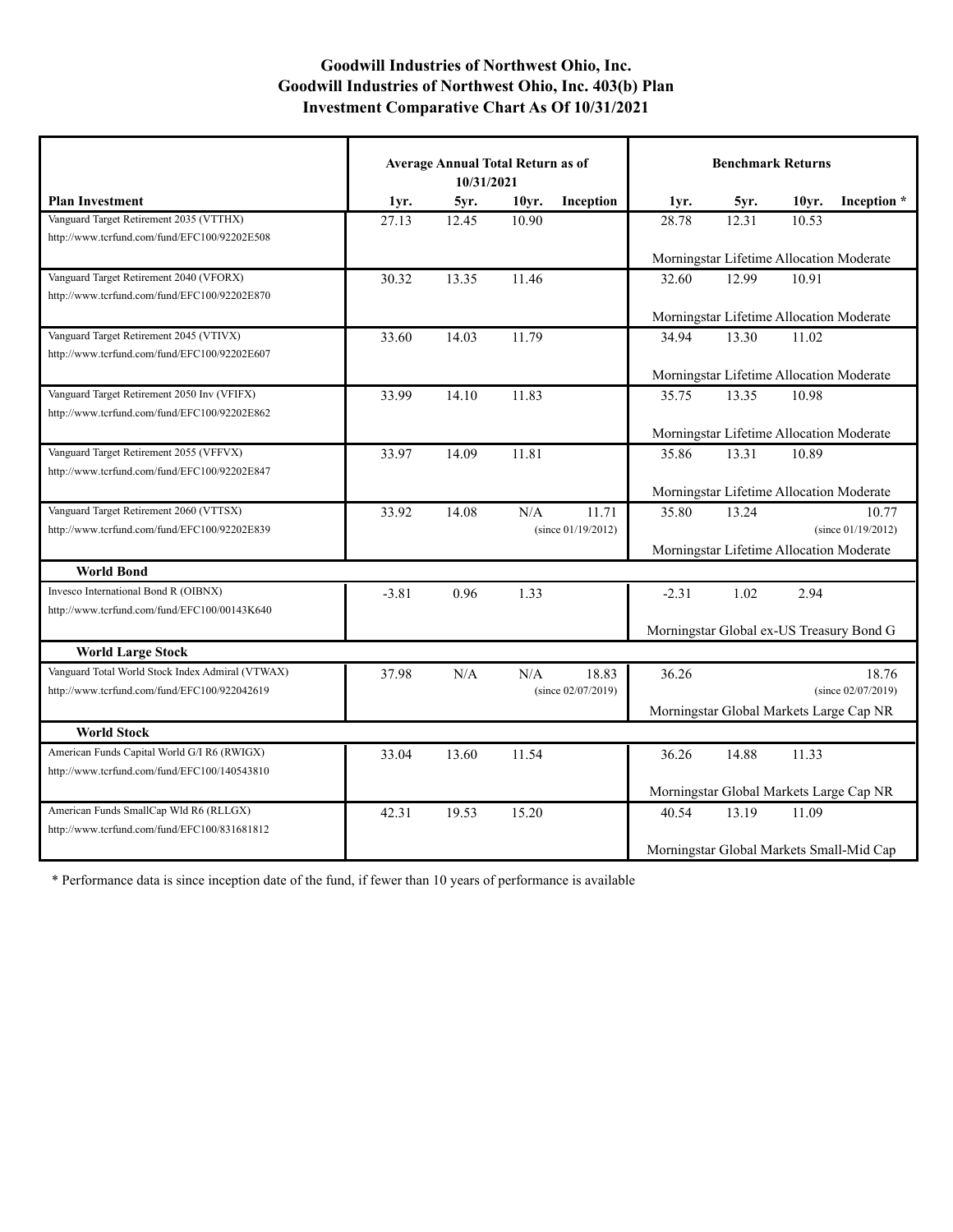### **Fee and Expense Information**

The table below shows fee and expense information for plan investment alternatives. Shareholder Type Fees shown below are in addition to Total Annual Operating Expenses.

| <b>Plan Investment</b>                  | <b>Total Annual Operating Expenses</b><br>As a %<br>Per \$1000 |         | <b>Shareholder Type Fees</b> |
|-----------------------------------------|----------------------------------------------------------------|---------|------------------------------|
| Allocation--30% to 50% Equity           |                                                                |         |                              |
| Vanguard Wellesley Income Adm           | 0.16%                                                          | \$1.60  |                              |
| Allocation--50% to 70% Equity           |                                                                |         |                              |
| Vanguard Balanced Index Adm             | 0.07%                                                          | \$0.70  |                              |
| Health                                  |                                                                |         |                              |
| <b>BlackRock Health Sciences Opps R</b> | 1.44%                                                          | \$14.40 |                              |
| <b>Intermediate Bond</b>                |                                                                |         |                              |
| AB High Income                          | 1.28%                                                          | \$12.80 |                              |
| <b>Intermediate-Term Bond</b>           |                                                                |         |                              |
| Bond Fund of America                    | 0.21%                                                          | \$2.10  |                              |
| <b>Large Blend</b>                      |                                                                |         |                              |
| Investment Co of Amer R6                | 0.27%                                                          | \$2.70  |                              |
| <b>Large Growth</b>                     |                                                                |         |                              |
| American Funds AMCAP R6                 | 0.34%                                                          | \$3.40  |                              |
| <b>Large Value</b>                      |                                                                |         |                              |
| American Funds Cap. Inc. Builder        | 0.27%                                                          | \$2.70  |                              |
| American Mutual                         | 0.27%                                                          | \$2.70  |                              |
| <b>BlackRock Equity Dividend R</b>      | 1.29%                                                          | \$12.90 |                              |
| Vanguard High Dividend Yield Index.     | 0.08%                                                          | \$0.80  |                              |
| <b>Long-Term Bond</b>                   |                                                                |         |                              |
| <b>Delaware Ext Duration Bond</b>       | 1.21%                                                          | \$12.10 |                              |
| <b>Mid-Cap Blend</b>                    |                                                                |         |                              |
| Vanguard Mid-Cap Index Adm              | 0.05%                                                          | \$0.50  |                              |
| <b>Mid-Cap Value</b>                    |                                                                |         |                              |
| Perkins Mid Cap Value                   | 1.50%                                                          | \$15.00 |                              |
| <b>Moderate Allocation</b>              |                                                                |         |                              |
| American Funds Inc Fund of America      | 0.25%                                                          | \$2.50  |                              |
| <b>Money Market</b>                     |                                                                |         |                              |
| Vanguard Federal Money Market           | 0.11%                                                          | \$1.10  | None                         |
| <b>Real Estate</b>                      |                                                                |         |                              |
| Vanguard Real Estate Ind Fund Admi      | 0.12%                                                          | \$1.20  |                              |
| <b>Small Blend</b>                      |                                                                |         |                              |
| Vanguard Small Cap Idx Adm              | 0.05%                                                          | \$0.50  |                              |
| <b>Small Value</b>                      |                                                                |         |                              |
| Delaware Small Cap Value                | 1.39%                                                          | \$13.90 |                              |
| <b>Target Date</b>                      |                                                                |         |                              |
| Vanguard Target Retirement 2025         | 0.13%                                                          | \$1.30  |                              |
| Vanguard Target Retirement 2030         | 0.14%                                                          | \$1.40  |                              |
| Vanguard Target Retirement 2035         | 0.14%                                                          | \$1.40  |                              |
| Vanguard Target Retirement 2040         | 0.14%                                                          | \$1.40  |                              |
| Vanguard Target Retirement 2045         | $0.15\%$                                                       | \$1.50  |                              |
| Vanguard Target Retirement 2050 Inv     | 0.15%                                                          | \$1.50  |                              |
| Vanguard Target Retirement 2055         | $0.15\%$                                                       | \$1.50  |                              |
| Vanguard Target Retirement 2060         | 0.15%                                                          | \$1.50  |                              |
| <b>World Bond</b>                       |                                                                |         |                              |
| Invesco International Bond R            | 1.30%                                                          | \$13.00 |                              |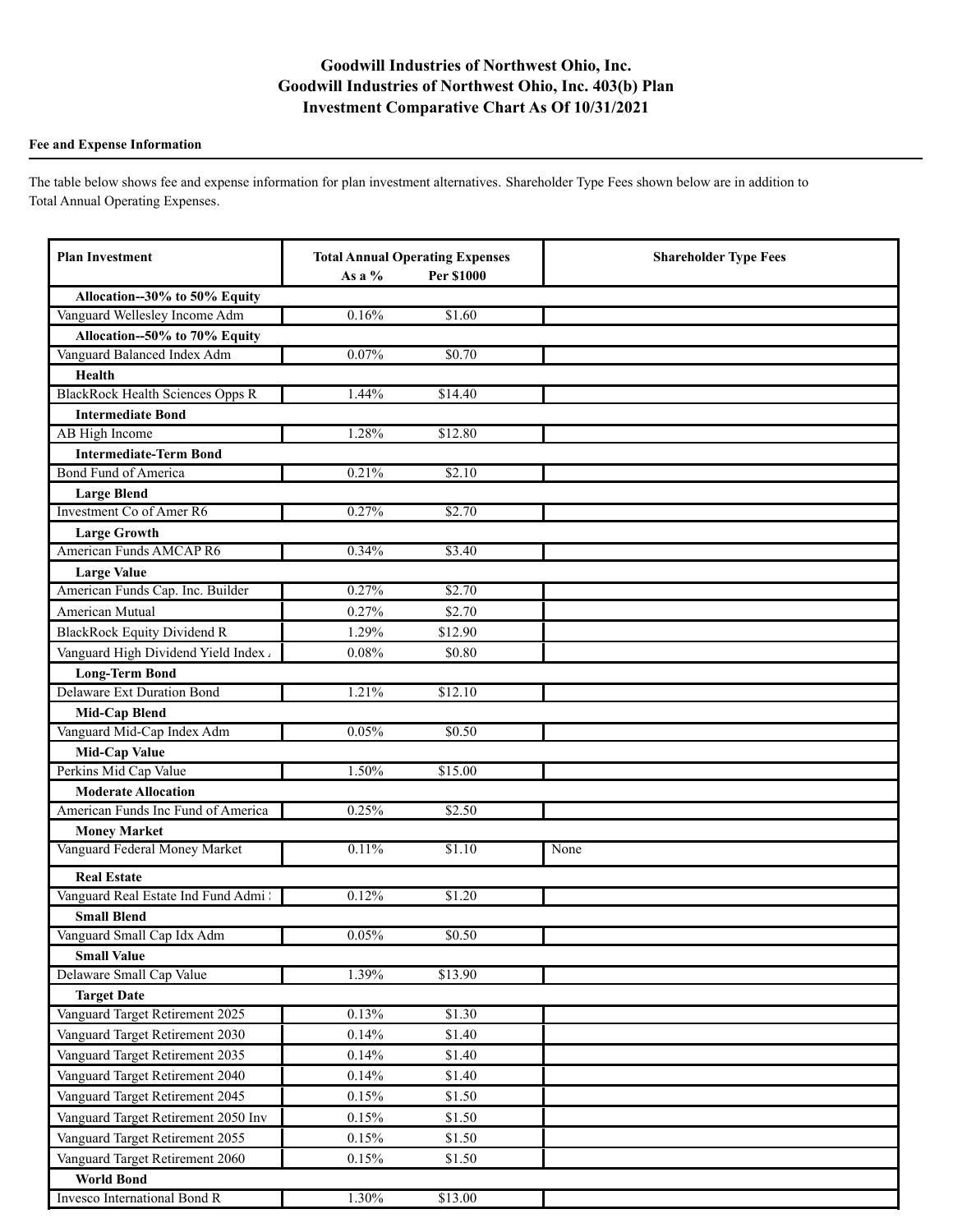| <b>Plan Investment</b>              | <b>Total Annual Operating Expenses</b> |                   | <b>Shareholder Type Fees</b> |
|-------------------------------------|----------------------------------------|-------------------|------------------------------|
|                                     | As a $%$                               | <b>Per \$1000</b> |                              |
| <b>World Large Stock</b>            |                                        |                   |                              |
| Vanguard Total World Stock Index Ad | $0.10\%$                               | \$1.00            |                              |
| <b>World Stock</b>                  |                                        |                   |                              |
| American Funds Capital World G/I R6 | $0.42\%$                               | \$4.20            |                              |
| American Funds SmallCap Wld R6      | $0.67\%$                               | \$6.70            |                              |

The cumulative effect of fees and expenses can substantially reduce the growth of your retirement savings. Visit the Department of Labor's Web site for an example showing the long-term effect of fees and expenses at https://www.dol.gov/sites/default/files/ebsa/about-ebsa/our-activities/resource-center/publications/a-look-at-401k-plan-fees.pdf . Fees and expenses are only one of many factors to consider when you decide to invest in an option. You may also want to think about whether an investment in a particular option, along with your other investments, will help you achieve your financial goals.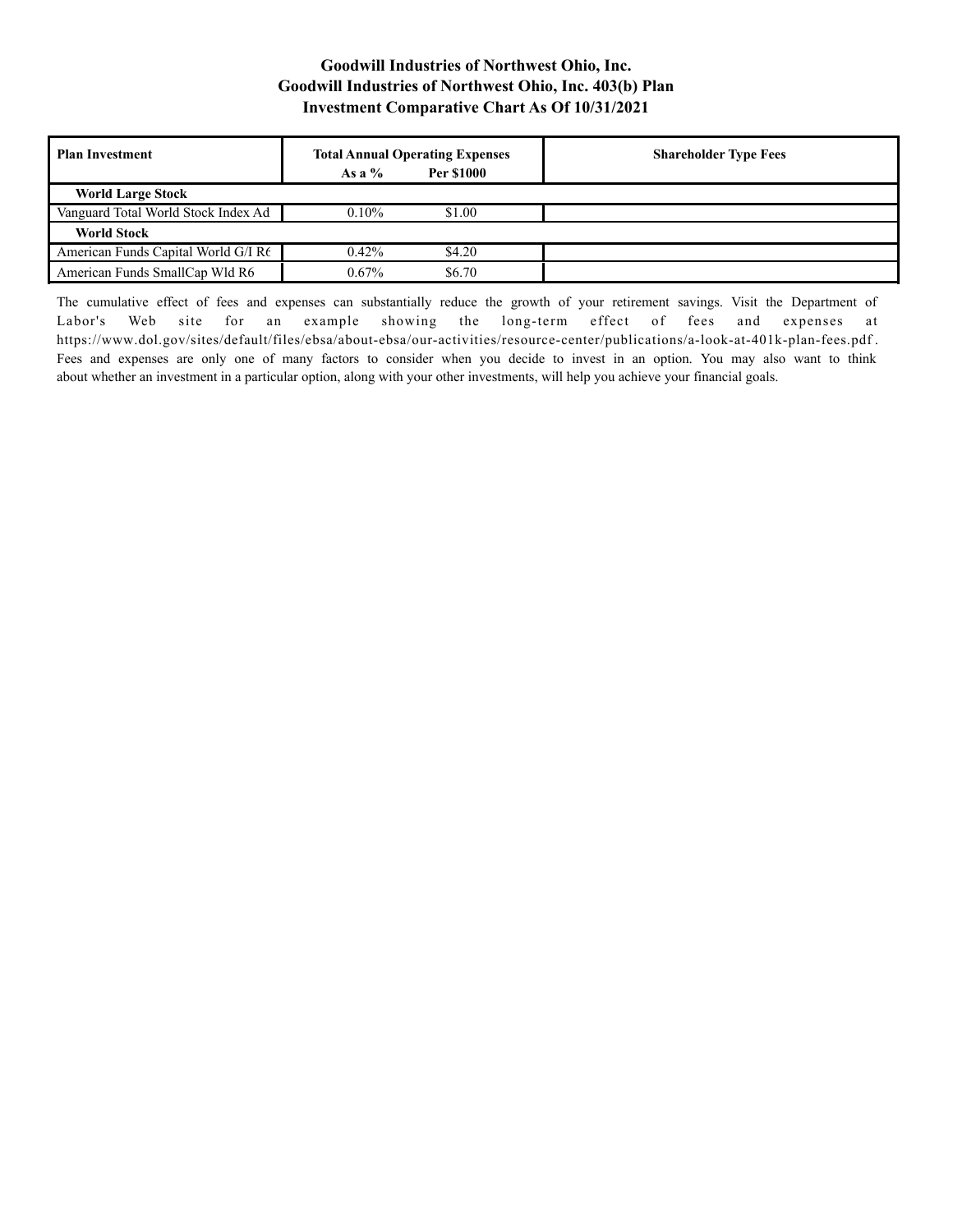#### **Investment Restrictions**

In addition to any restrictions imposed by the plan, the following restrictions are imposed by the plan investment alternative.

#### AB High Income

Excessive trading violation will result in a trading restriction period of 90 days. Maximum of 1 round trip allowed per 60 days period. Purchases and exchanges of shares of the Funds should be made for investment purposes only. The Funds seek to prevent patterns of excessive purchases and sales of Fund shares to the extent they are detected by the procedures described below, subject to each Fund's ability to monitor purchase, sale and exchange activity. The Funds reserve the right to modify this policy, including any surveillance or account blocking procedures established from time to time to effectuate this policy, at any time without notice.

### American Funds AMCAP R6

The series' board determined not to adopt the purchase blocking policy currently employed by the other American Funds. The board made this decision because the nature of the funds does not lend itself to abusive market timing activities. However, American Funds Service Company will monitor for frequent trading in the funds' shares, and all transactions in fund shares are subject to the right of the series, American Funds Distributors and American Funds Service Company to restrict potentially abusive trading.

In addition to reserving the right to restrict potentially abusive trading, American Funds Service Company will monitor for other types of activity that could potentially be harmful to the American Funds — for example, short-term trading activity in multiple funds. When identified, American Funds Service Company will request that the shareholder discontinue the activity. If the activity continues, American Funds Service Company will freeze the shareholder account to prevent all activity other than redemptions of fund shares.

### American Funds Cap. Inc. Builder

The series' board determined not to adopt the purchase blocking policy currently employed by the other American Funds. The board made this decision because the nature of the funds does not lend itself to abusive market timing activities. However, American Funds Service Company will monitor for frequent trading in the funds' shares, and all transactions in fund shares are subject to the right of the series, American Funds Distributors and American Funds Service Company to restrict potentially abusive trading.

In addition to reserving the right to restrict potentially abusive trading, American Funds Service Company will monitor for other types of activity that could potentially be harmful to the American Funds — for example, short-term trading activity in multiple funds. When identified, American Funds Service Company will request that the shareholder discontinue the activity. If the activity continues, American Funds Service Company will freeze the shareholder account to prevent all activity other than redemptions of fund shares.

### American Funds Capital World G/I R6

The series' board determined not to adopt the purchase blocking policy currently employed by the other American Funds. The board made this decision because the nature of the funds does not lend itself to abusive market timing activities. However, American Funds Service Company will monitor for frequent trading in the funds' shares, and all transactions in fund shares are subject to the right of the series, American Funds Distributors and American Funds Service Company to restrict potentially abusive trading.

In addition to reserving the right to restrict potentially abusive trading, American Funds Service Company will monitor for other types of activity that could potentially be harmful to the American Funds — for example, short-term trading activity in multiple funds. When identified, American Funds Service Company will request that the shareholder discontinue the activity. If the activity continues, American Funds Service Company will freeze the shareholder account to prevent all activity other than redemptions of fund shares.

### American Funds Inc Fund of America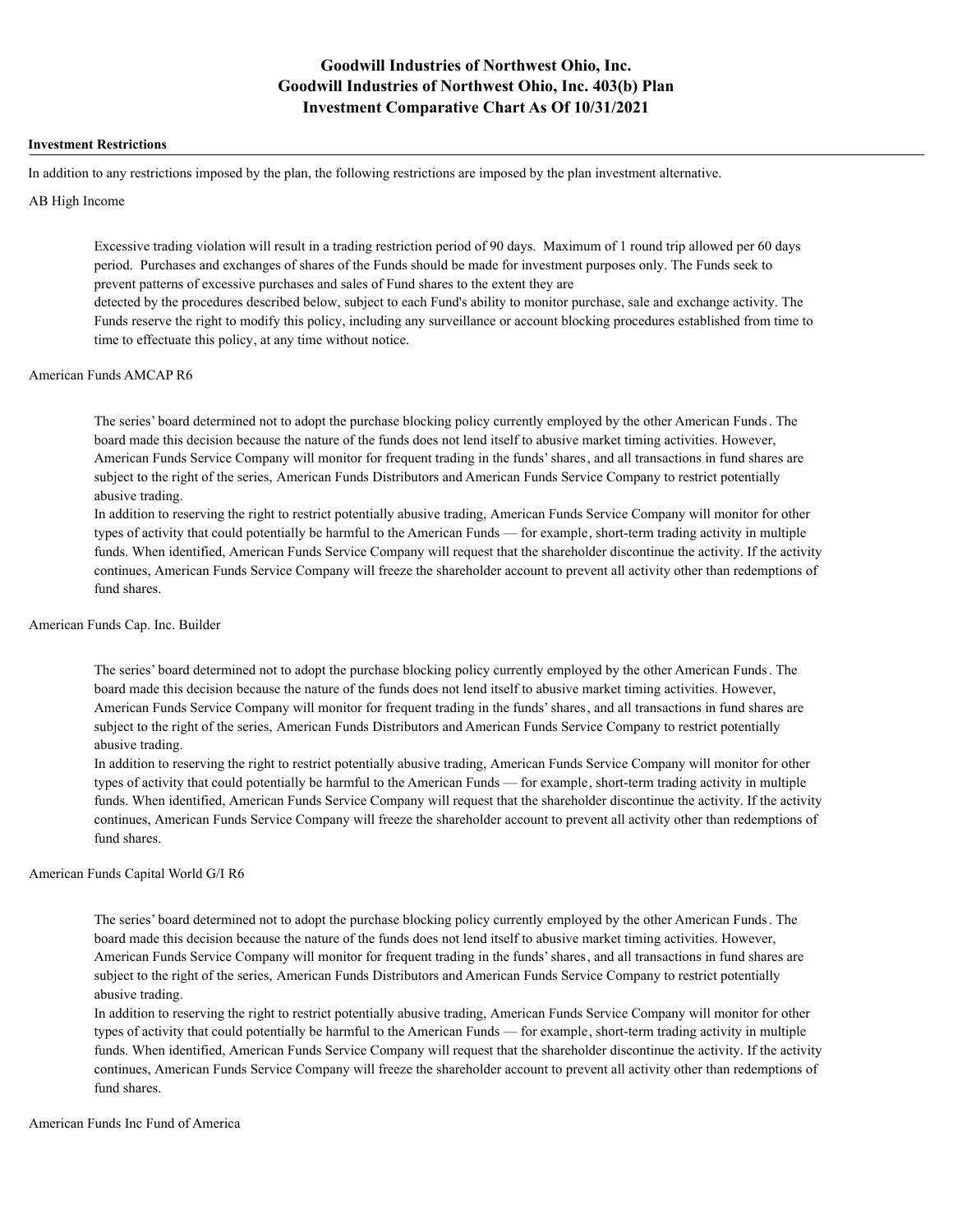The series' board determined not to adopt the purchase blocking policy currently employed by the other American Funds. The board made this decision because the nature of the funds does not lend itself to abusive market timing activities. However, American Funds Service Company will monitor for frequent trading in the funds' shares, and all transactions in fund shares are subject to the right of the series, American Funds Distributors and American Funds Service Company to restrict potentially abusive trading.

In addition to reserving the right to restrict potentially abusive trading, American Funds Service Company will monitor for other types of activity that could potentially be harmful to the American Funds — for example, short-term trading activity in multiple funds. When identified, American Funds Service Company will request that the shareholder discontinue the activity. If the activity continues, American Funds Service Company will freeze the shareholder account to prevent all activity other than redemptions of fund shares.

#### American Funds SmallCap Wld R6

The series' board determined not to adopt the purchase blocking policy currently employed by the other American Funds. The board made this decision because the nature of the funds does not lend itself to abusive market timing activities. However, American Funds Service Company will monitor for frequent trading in the funds' shares, and all transactions in fund shares are subject to the right of the series, American Funds Distributors and American Funds Service Company to restrict potentially abusive trading.

In addition to reserving the right to restrict potentially abusive trading, American Funds Service Company will monitor for other types of activity that could potentially be harmful to the American Funds — for example, short-term trading activity in multiple funds. When identified, American Funds Service Company will request that the shareholder discontinue the activity. If the activity continues, American Funds Service Company will freeze the shareholder account to prevent all activity other than redemptions of fund shares.

#### American Mutual

The series' board determined not to adopt the purchase blocking policy currently employed by the other American Funds. The board made this decision because the nature of the funds does not lend itself to abusive market timing activities. However, American Funds Service Company will monitor for frequent trading in the funds' shares, and all transactions in fund shares are subject to the right of the series, American Funds Distributors and American Funds Service Company to restrict potentially abusive trading.

In addition to reserving the right to restrict potentially abusive trading, American Funds Service Company will monitor for other types of activity that could potentially be harmful to the American Funds — for example, short-term trading activity in multiple funds. When identified, American Funds Service Company will request that the shareholder discontinue the activity. If the activity continues, American Funds Service Company will freeze the shareholder account to prevent all activity other than redemptions of fund shares.

#### BlackRock Equity Dividend R

If as a result of its own investigation, information provided by a Financial Intermediary or other third-party, or otherwise, the Fund believes, in its sole discretion, that your short-term trading is excessive or that you are engaging in market timing activity, it reserves the right to reject any specific purchase or exchange order. If the Fund rejects your purchase or exchange order, you will not be able to execute that transaction, and the Fund will not be responsible for any losses you therefore may suffer. For transactions placed directly with the Fund, the Fund may consider the trading history of accounts under common ownership or control for the purpose of enforcing these policies. Transactions placed through the same Financial Intermediary on an omnibus basis may be deemed part of a group for the purpose of this policy and may be rejected in whole or in part by the Fund. Certain accounts, such as omnibus accounts and accounts at Financial Intermediaries, however, include multiple investors and such accounts typically provide the Fund with net purchase or redemption and exchange requests on any given day where purchases, redemptions and exchanges of shares are netted against one another and the identity of individual purchasers, redeemers and exchangers whose orders are aggregated may not be known by the Fund.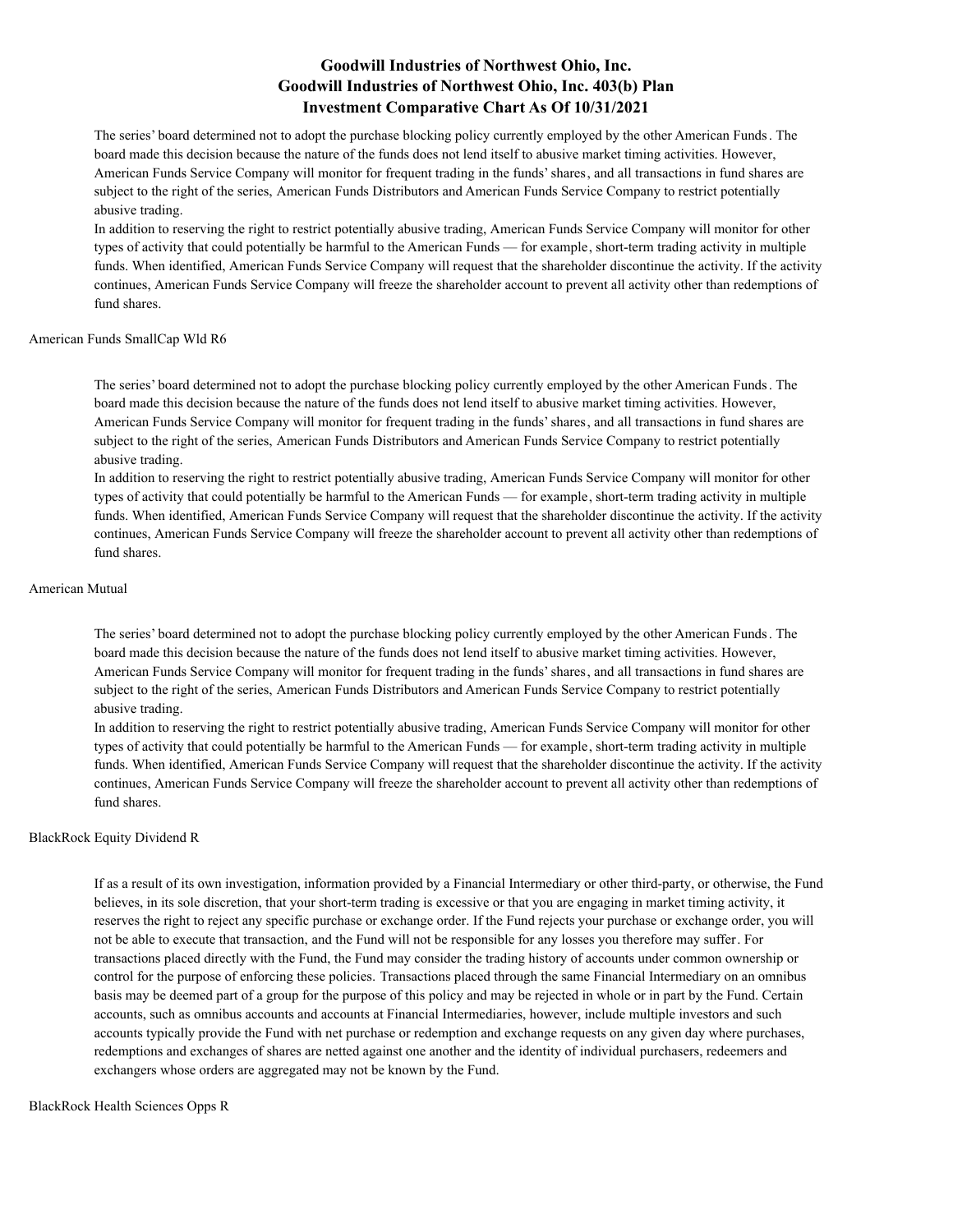If as a result of its own investigation, information provided by a Financial Intermediary or other third-party, or otherwise, the Fund believes, in its sole discretion, that your short-term trading is excessive or that you are engaging in market timing activity, it reserves the right to reject any specific purchase or exchange order. If the Fund rejects your purchase or exchange order, you will not be able to execute that transaction, and the Fund will not be responsible for any losses you therefore may suffer. For transactions placed directly with the Fund, the Fund may consider the trading history of accounts under common ownership or control for the purpose of enforcing these policies. Transactions placed through the same Financial Intermediary on an omnibus basis may be deemed part of a group for the purpose of this policy and may be rejected in whole or in part by the Fund. Certain accounts, such as omnibus accounts and accounts at Financial Intermediaries, however, include multiple investors and such accounts typically provide the Fund with net purchase or redemption and exchange requests on any given day where purchases, redemptions and exchanges of shares are netted against one another and the identity of individual purchasers, redeemers and exchangers whose orders are aggregated may not be known by the Fund.

### Bond Fund of America

The series' board determined not to adopt the purchase blocking policy currently employed by the other American Funds. The board made this decision because the nature of the funds does not lend itself to abusive market timing activities. However, American Funds Service Company will monitor for frequent trading in the funds' shares, and all transactions in fund shares are subject to the right of the series, American Funds Distributors and American Funds Service Company to restrict potentially abusive trading.

In addition to reserving the right to restrict potentially abusive trading, American Funds Service Company will monitor for other types of activity that could potentially be harmful to the American Funds — for example, short-term trading activity in multiple funds. When identified, American Funds Service Company will request that the shareholder discontinue the activity. If the activity continues, American Funds Service Company will freeze the shareholder account to prevent all activity other than redemptions of fund shares.

Delaware Ext Duration Bond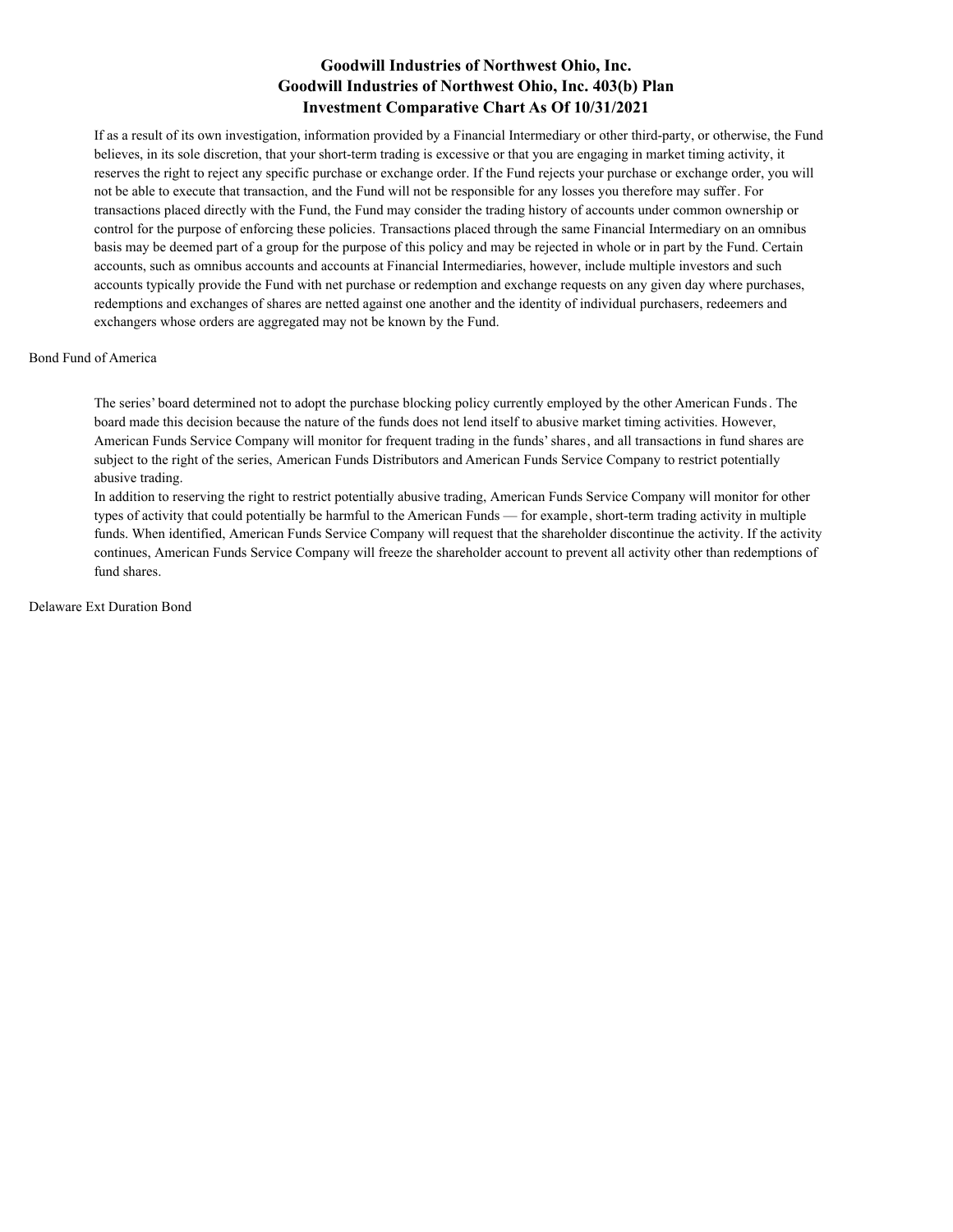A round trip is defined as a buy and sell that occur within 20 days. Maximum of 1 round trip allowed per 90 days period. The Fund discourages purchases by market timers and purchase orders (including the purchase side of exchange orders) by shareholders identified as market timers may be rejected. The Board has adopted policies and procedures designed to detect, deter, and prevent trading activity detrimental to the Fund and its shareholders, such as market timing and disruptive trading. The Fund will consider anyone who follows a pattern of market timing in any Delaware Fund or the Optimum Fund Trust to be a market timer and may consider anyone who has followed a similar pattern of market timing at an unaffiliated fund family to be a market timer.

Market timing of a fund occurs when investors make consecutive, rapid, short-term "round trips" — that is, purchases into a fund followed quickly by redemptions out of that fund. A short-term round trip is considered any redemption of fund shares within 20 Business Days of a purchase of that fund's shares. If you make a second such short-term round trip in a fund within 90 rolling calendar days of a previous short-term round trip in that fund, you may be considered a market timer. In determining whether market timing has occurred, the Fund will consider short-term round trips to include rapid purchases and sales of Fund shares through the exchange privilege. The Fund reserves the right to consider other trading patterns to be market timing.

Your ability to use the Fund's exchange privilege may be limited if you are identified as a market timer. If you are identified as a market timer, we will execute the redemption side of your exchange order but may refuse the purchase side of your exchange order. The Fund reserves the right to restrict or reject, without prior notice, any purchase order or exchange order for any reason, including any purchase order or exchange order accepted by any shareholder's financial intermediary or in any omnibus-type account. Transactions placed in violation of the Fund's market timing policy are not necessarily deemed accepted by the Fund and may be rejected by the Fund on the next Business Day following receipt by the Fund.

Redemptions will continue to be permitted in accordance with the Fund's then-current Prospectus. A redemption of shares under these circumstances could be costly to a shareholder if, for example, the shares have declined in value, the shareholder recently paid a front-end sales charge, the shares are subject to a CDSC, or the sale results in adverse tax consequences. To avoid this risk, a shareholder should carefully monitor the purchases, sales, and exchanges of Fund shares and avoid frequent trading in Fund shares.

The Fund reserves the right to modify this policy at any time without notice, including modifications to the Fund's monitoring procedures and the procedures to close accounts to new purchases. Although the implementation of this policy involves certain judgments that are inherently subjective and may be selectively applied, we seek to make judgments and applications that are consistent with the interests of the Fund's shareholders. While we will take actions designed to detect and prevent market timing, there can be no assurance that such trading activity will be completely eliminated. Moreover, the Fund's market timing policy does not require the Fund to take action in response to frequent trading activity. If the Fund elects not to take any action in response to frequent trading, such frequent trading activity could continue.

Delaware Small Cap Value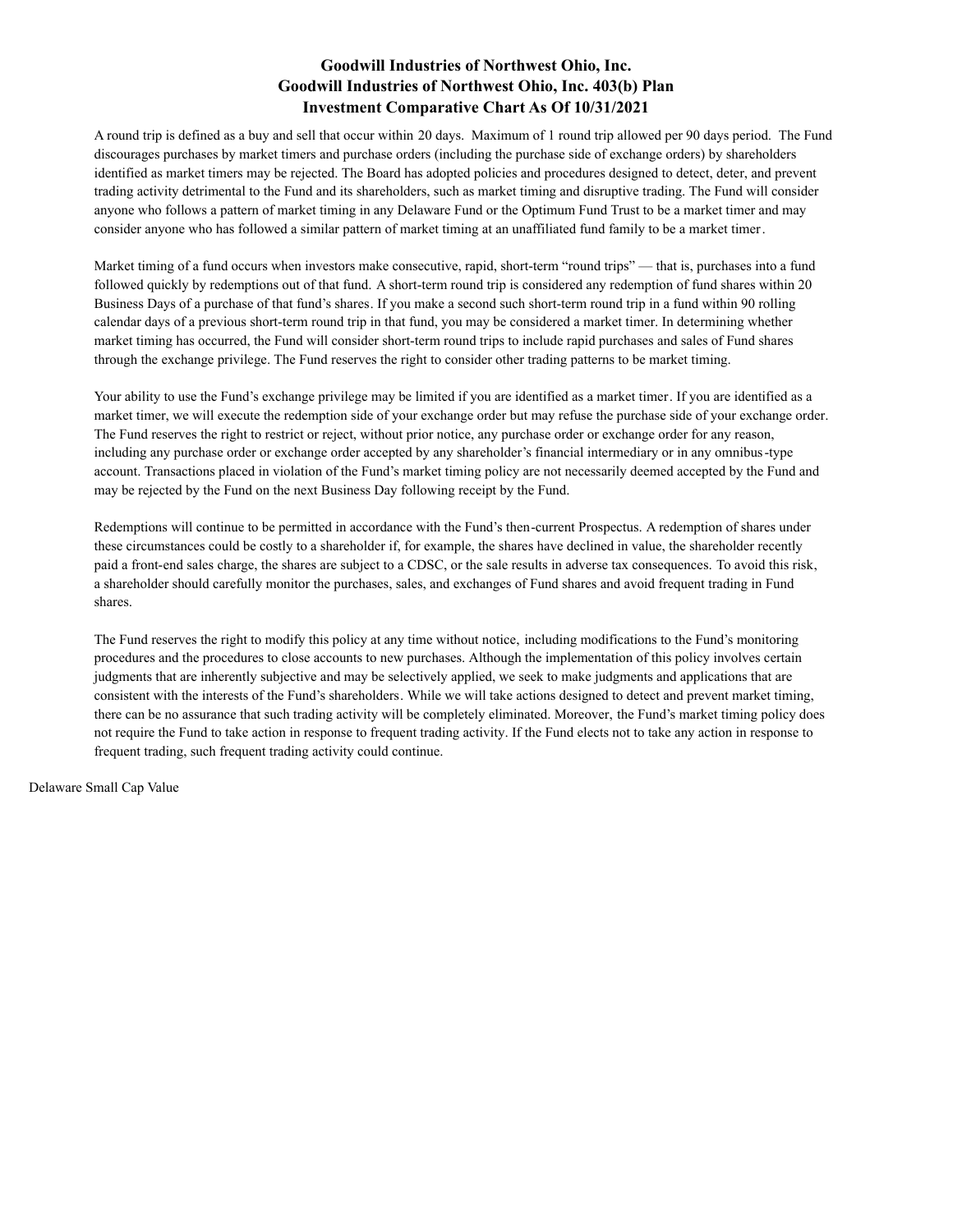A round trip is defined as a buy and sell that occur within 20 days. Maximum of 1 round trip allowed per 90 days period. The Fund discourages purchases by market timers and purchase orders (including the purchase side of exchange orders) by shareholders identified as market timers may be rejected. The Board has adopted policies and procedures designed to detect, deter, and prevent trading activity detrimental to the Fund and its shareholders, such as market timing and disruptive trading. The Fund will consider anyone who follows a pattern of market timing in any Delaware Fund or the Optimum Fund Trust to be a market timer and may consider anyone who has followed a similar pattern of market timing at an unaffiliated fund family to be a market timer.

Market timing of a fund occurs when investors make consecutive, rapid, short-term "round trips" — that is, purchases into a fund followed quickly by redemptions out of that fund. A short-term round trip is considered any redemption of fund shares within 20 Business Days of a purchase of that fund's shares. If you make a second such short-term round trip in a fund within 90 rolling calendar days of a previous short-term round trip in that fund, you may be considered a market timer. In determining whether market timing has occurred, the Fund will consider short-term round trips to include rapid purchases and sales of Fund shares through the exchange privilege. The Fund reserves the right to consider other trading patterns to be market timing.

Your ability to use the Fund's exchange privilege may be limited if you are identified as a market timer. If you are identified as a market timer, we will execute the redemption side of your exchange order but may refuse the purchase side of your exchange order. The Fund reserves the right to restrict or reject, without prior notice, any purchase order or exchange order for any reason, including any purchase order or exchange order accepted by any shareholder's financial intermediary or in any omnibus-type account. Transactions placed in violation of the Fund's market timing policy are not necessarily deemed accepted by the Fund and may be rejected by the Fund on the next Business Day following receipt by the Fund.

Redemptions will continue to be permitted in accordance with the Fund's then-current Prospectus. A redemption of shares under these circumstances could be costly to a shareholder if, for example, the shares have declined in value, the shareholder recently paid a front-end sales charge, the shares are subject to a CDSC, or the sale results in adverse tax consequences. To avoid this risk, a shareholder should carefully monitor the purchases, sales, and exchanges of Fund shares and avoid frequent trading in Fund shares.

The Fund reserves the right to modify this policy at any time without notice, including modifications to the Fund's monitoring procedures and the procedures to close accounts to new purchases. Although the implementation of this policy involves certain judgments that are inherently subjective and may be selectively applied, we seek to make judgments and applications that are consistent with the interests of the Fund's shareholders. While we will take actions designed to detect and prevent market timing, there can be no assurance that such trading activity will be completely eliminated. Moreover, the Fund's market timing policy does not require the Fund to take action in response to frequent trading activity. If the Fund elects not to take any action in response to frequent trading, such frequent trading activity could continue.

Invesco International Bond R

Invesco and certain of its corporate affiliates (Invesco and such affiliates, collectively, the Invesco Affiliates) currently use the following tools designed to discourage excessive short-term trading in the retail Funds:

Trade activity monitoring;

Discretion to reject orders;

Purchase blocking;

The use of fair value pricing consistent with procedures approved by the Board.

The Funds (except those listed below) have adopted a policy under which any shareholder redeeming shares having a value of \$5,000 or more from a Fund on any trading day will be precluded from investing in that Fund for 30 calendar days after the redemption transaction date. The policy applies to redemptions and purchases that are part of exchange transactions. Under the purchase blocking policy, certain purchases will not be prevented and certain redemptions will not trigger a purchase block, such as: purchases and redemptions of shares having a value of less than \$5,000; systematic purchase, redemption and exchange account options; transfers of shares within the same Fund; non-discretionary rebalancing in fund-of-funds; asset allocation features; fee-based accounts; account maintenance fees; small balance account fees; plan-level omnibus Retirement and Benefit Plans; death and disability and hardship distributions; loan transactions; transfers of assets; Retirement and Benefit Plan rollovers; IRA conversions and re-characterizations; and mandatory distributions from Retirement and Benefit Plans.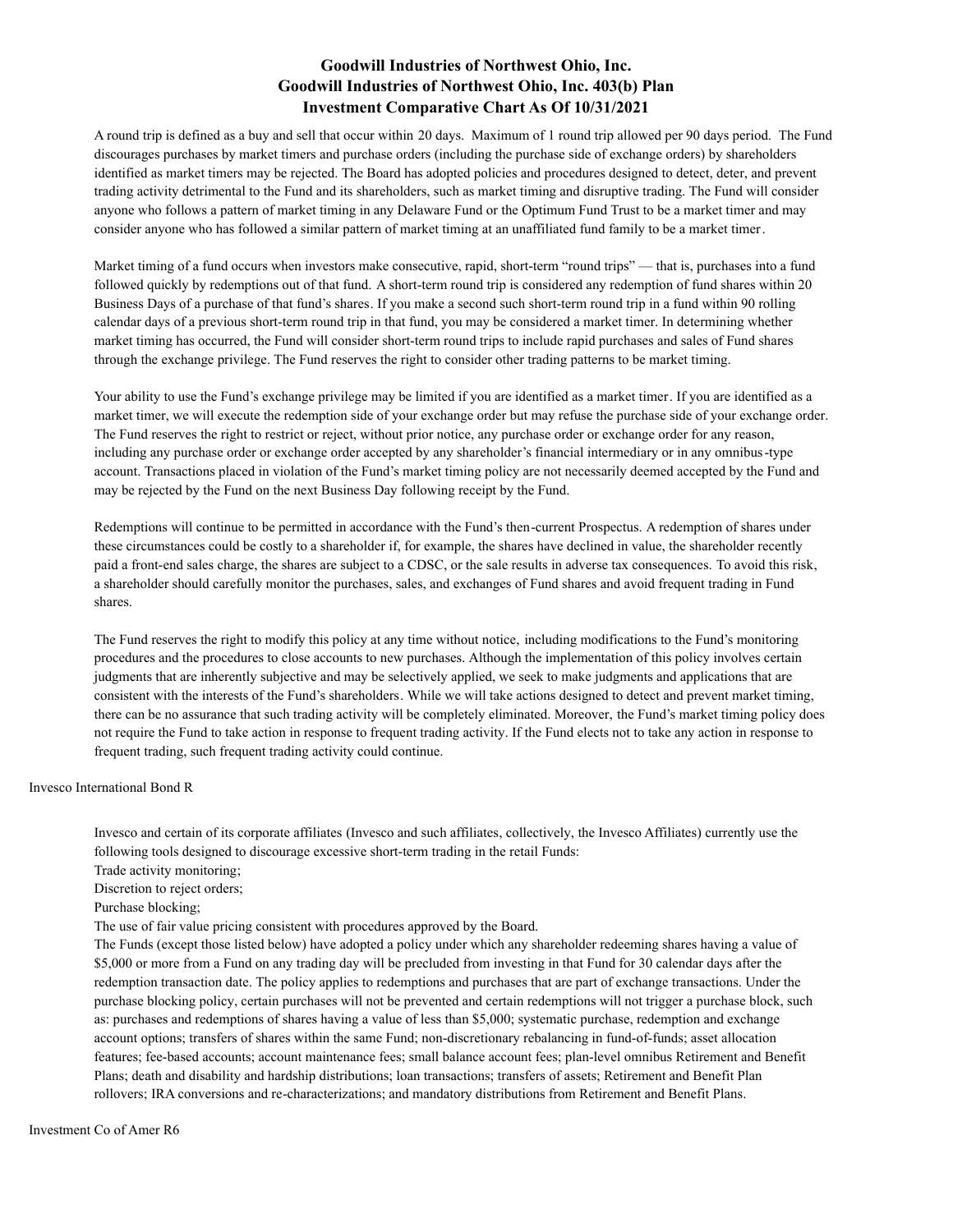The series' board determined not to adopt the purchase blocking policy currently employed by the other American Funds. The board made this decision because the nature of the funds does not lend itself to abusive market timing activities. However, American Funds Service Company will monitor for frequent trading in the funds' shares, and all transactions in fund shares are subject to the right of the series, American Funds Distributors and American Funds Service Company to restrict potentially abusive trading.

In addition to reserving the right to restrict potentially abusive trading, American Funds Service Company will monitor for other types of activity that could potentially be harmful to the American Funds — for example, short-term trading activity in multiple funds. When identified, American Funds Service Company will request that the shareholder discontinue the activity. If the activity continues, American Funds Service Company will freeze the shareholder account to prevent all activity other than redemptions of fund shares.

#### Perkins Mid Cap Value

The Trustees have adopted policies and procedures with respect to short-term and excessive trading of Fund shares ("excessive trading"). The Funds are intended for long-term investment purposes, and the Funds will take reasonable steps to attempt to detect and deter short-term and excessive trading. Transactions placed in violation of the Funds' exchange limits or excessive trading policies and procedures may be cancelled or rescinded by a Fund by the next business day following receipt by the Fund. The trading history of accounts determined to be under common ownership or control within any of the Janus Henderson funds may be considered in enforcing these policies and procedures. As described below, however, the Funds may not be able to identify all instances of excessive trading or completely eliminate the possibility of excessive trading. In particular, it may be difficult to identify excessive trading in certain omnibus accounts and other accounts traded through intermediaries. By their nature, omnibus accounts, in which purchases and redemptions of the Funds' shares by multiple investors are aggregated by the intermediary and presented to the Funds on a net basis, may effectively conceal the identity of individual investors and their transactions from the Funds and their agents. This makes the elimination of excessive trading in the accounts impractical without the assistance of the intermediary. The Janus Henderson funds attempt to deter excessive trading through at least the following methods: 1. exchange limitations as described under "Exchanges;" 2. trade monitoring; and 3. fair valuation of securities as described under "Pricing of Fund Shares."

### Vanguard Balanced Index Adm

A round trip is defined as a buy and sell that occur within 30 days. Excessive trading violation will result in a trading restriction period of 30 days. Maximum of 1 round trip allowed per 30 days period. Because excessive transactions can disrupt management of a fund and increase the fund's costs for all shareholders, the board of trustees of each Vanguard fund places certain limits on frequent trading in the funds. Each Vanguard fund (other than money market funds and short-term bond funds, but including Vanguard Short-Term Inflation-Protected Securities Index Fund) limits an investor's purchases or exchanges into a fund account for 30 calendar days after the investor has redeemed or exchanged out of that fund account. ETF Shares are not subject to these frequent-trading limits.

### Vanguard High Dividend Yield Index Adm

A round trip is defined as a buy and sell that occur within 30 days. Excessive trading violation will result in a trading restriction period of 30 days. Maximum of 1 round trip allowed per 30 days period. Because excessive transactions can disrupt management of a fund and increase the fund's costs for all shareholders, the board of trustees of each Vanguard fund places certain limits on frequent trading in the funds. Each Vanguard fund (other than money market funds and short-term bond funds, but including Vanguard Short-Term Inflation-Protected Securities Index Fund) limits an investor's purchases or exchanges into a fund account for 30 calendar days after the investor has redeemed or exchanged out of that fund account. ETF Shares are not subject to these frequent-trading limits.

### Vanguard Mid-Cap Index Adm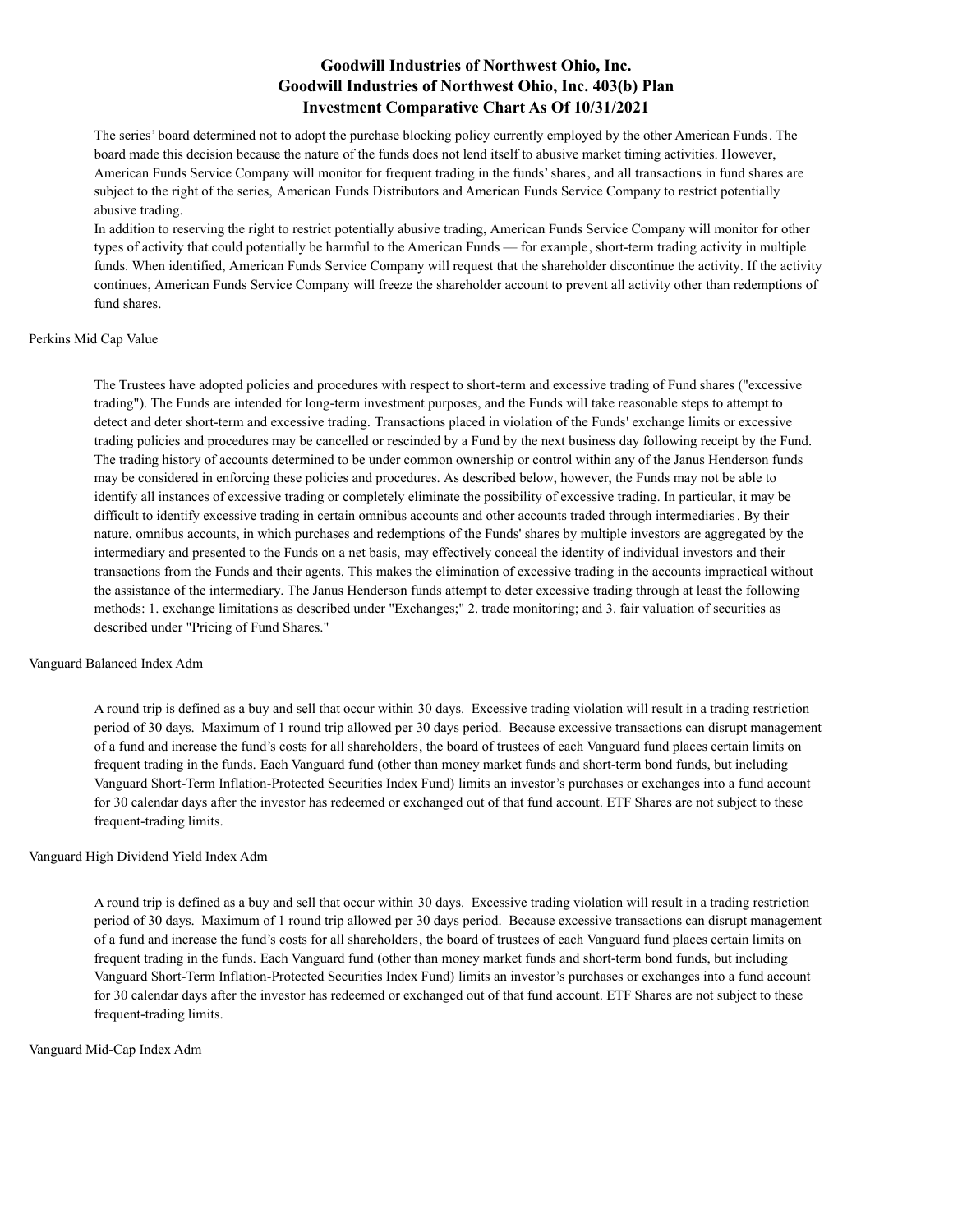A round trip is defined as a buy and sell that occur within 30 days. Excessive trading violation will result in a trading restriction period of 30 days. Maximum of 1 round trip allowed per 30 days period. Because excessive transactions can disrupt management of a fund and increase the fund's costs for all shareholders, the board of trustees of each Vanguard fund places certain limits on frequent trading in the funds. Each Vanguard fund (other than money market funds and short-term bond funds, but including Vanguard Short-Term Inflation-Protected Securities Index Fund) limits an investor's purchases or exchanges into a fund account for 30 calendar days after the investor has redeemed or exchanged out of that fund account. ETF Shares are not subject to these frequent-trading limits.

#### Vanguard Real Estate Ind Fund Admi Sh

A round trip is defined as a buy and sell that occur within 30 days. Excessive trading violation will result in a trading restriction period of 30 days. Maximum of 1 round trip allowed per 30 days period. Because excessive transactions can disrupt management of a fund and increase the fund's costs for all shareholders, the board of trustees of each Vanguard fund places certain limits on frequent trading in the funds. Each Vanguard fund (other than money market funds and short-term bond funds, but including Vanguard Short-Term Inflation-Protected Securities Index Fund) limits an investor's purchases or exchanges into a fund account for 30 calendar days after the investor has redeemed or exchanged out of that fund account. ETF Shares are not subject to these frequent-trading limits.

#### Vanguard Small Cap Idx Adm

A round trip is defined as a buy and sell that occur within 30 days. Excessive trading violation will result in a trading restriction period of 30 days. Maximum of 1 round trip allowed per 30 days period. Because excessive transactions can disrupt management of a fund and increase the fund's costs for all shareholders, the board of trustees of each Vanguard fund places certain limits on frequent trading in the funds. Each Vanguard fund (other than money market funds and short-term bond funds, but including Vanguard Short-Term Inflation-Protected Securities Index Fund) limits an investor's purchases or exchanges into a fund account for 30 calendar days after the investor has redeemed or exchanged out of that fund account. ETF Shares are not subject to these frequent-trading limits.

### Vanguard Target Retirement 2025

A round trip is defined as a buy and sell that occur within 30 days. Excessive trading violation will result in a trading restriction period of 30 days. Maximum of 1 round trip allowed per 30 days period. Because excessive transactions can disrupt management of a fund and increase the fund's costs for all shareholders, the board of trustees of each Vanguard fund places certain limits on frequent trading in the funds. Each Vanguard fund (other than money market funds and short-term bond funds, but including Vanguard Short-Term Inflation-Protected Securities Index Fund) limits an investor's purchases or exchanges into a fund account for 30 calendar days after the investor has redeemed or exchanged out of that fund account. ETF Shares are not subject to these frequent-trading limits.

#### Vanguard Target Retirement 2030

A round trip is defined as a buy and sell that occur within 30 days. Excessive trading violation will result in a trading restriction period of 30 days. Maximum of 1 round trip allowed per 30 days period. Because excessive transactions can disrupt management of a fund and increase the fund's costs for all shareholders, the board of trustees of each Vanguard fund places certain limits on frequent trading in the funds. Each Vanguard fund (other than money market funds and short-term bond funds, but including Vanguard Short-Term Inflation-Protected Securities Index Fund) limits an investor's purchases or exchanges into a fund account for 30 calendar days after the investor has redeemed or exchanged out of that fund account. ETF Shares are not subject to these frequent-trading limits.

#### Vanguard Target Retirement 2035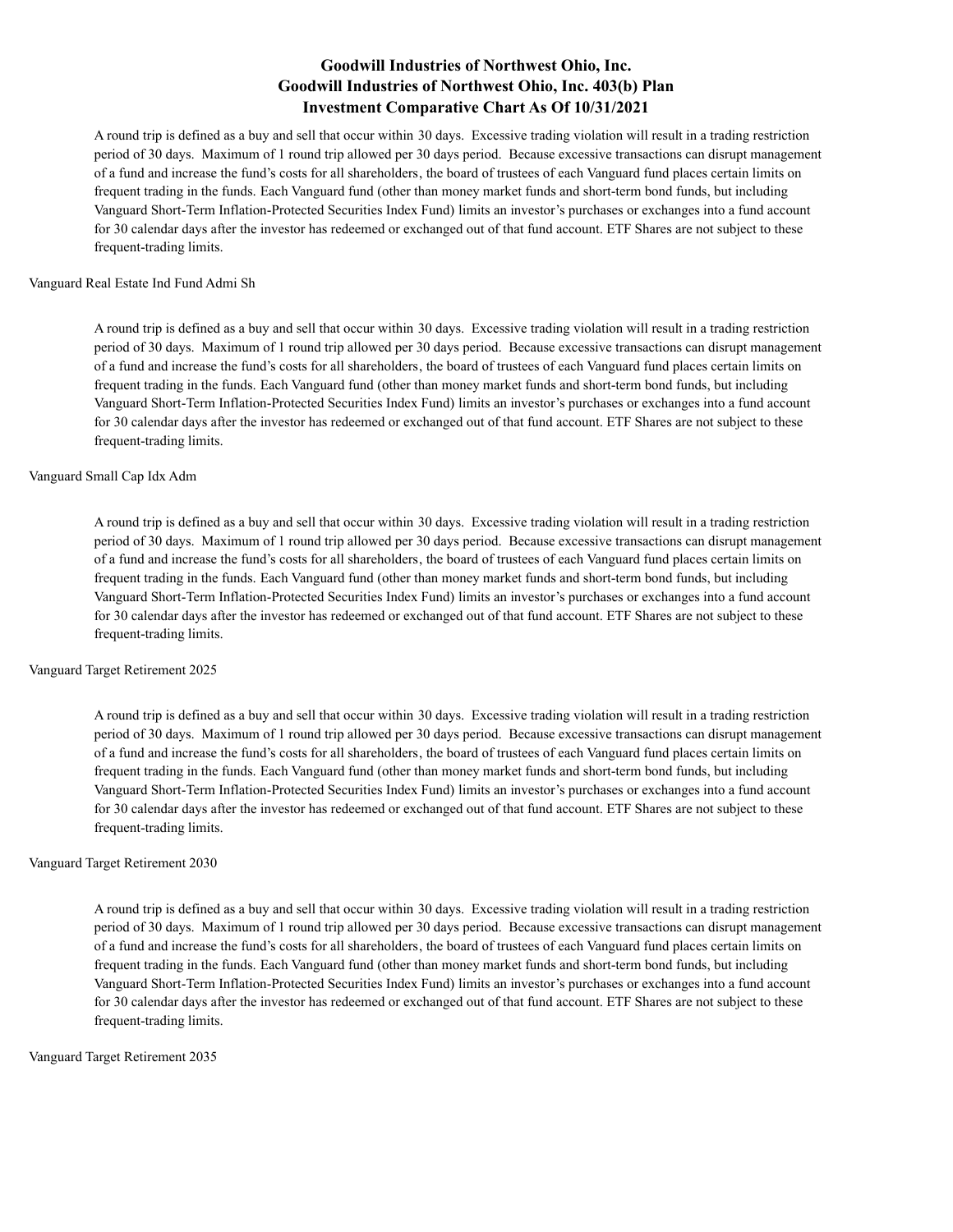A round trip is defined as a buy and sell that occur within 30 days. Excessive trading violation will result in a trading restriction period of 30 days. Maximum of 1 round trip allowed per 30 days period. Because excessive transactions can disrupt management of a fund and increase the fund's costs for all shareholders, the board of trustees of each Vanguard fund places certain limits on frequent trading in the funds. Each Vanguard fund (other than money market funds and short-term bond funds, but including Vanguard Short-Term Inflation-Protected Securities Index Fund) limits an investor's purchases or exchanges into a fund account for 30 calendar days after the investor has redeemed or exchanged out of that fund account. ETF Shares are not subject to these frequent-trading limits.

#### Vanguard Target Retirement 2040

A round trip is defined as a buy and sell that occur within 30 days. Excessive trading violation will result in a trading restriction period of 30 days. Maximum of 1 round trip allowed per 30 days period. Because excessive transactions can disrupt management of a fund and increase the fund's costs for all shareholders, the board of trustees of each Vanguard fund places certain limits on frequent trading in the funds. Each Vanguard fund (other than money market funds and short-term bond funds, but including Vanguard Short-Term Inflation-Protected Securities Index Fund) limits an investor's purchases or exchanges into a fund account for 30 calendar days after the investor has redeemed or exchanged out of that fund account. ETF Shares are not subject to these frequent-trading limits.

#### Vanguard Target Retirement 2045

A round trip is defined as a buy and sell that occur within 30 days. Excessive trading violation will result in a trading restriction period of 30 days. Maximum of 1 round trip allowed per 30 days period. Because excessive transactions can disrupt management of a fund and increase the fund's costs for all shareholders, the board of trustees of each Vanguard fund places certain limits on frequent trading in the funds. Each Vanguard fund (other than money market funds and short-term bond funds, but including Vanguard Short-Term Inflation-Protected Securities Index Fund) limits an investor's purchases or exchanges into a fund account for 30 calendar days after the investor has redeemed or exchanged out of that fund account. ETF Shares are not subject to these frequent-trading limits.

### Vanguard Target Retirement 2050 Inv

A round trip is defined as a buy and sell that occur within 30 days. Excessive trading violation will result in a trading restriction period of 30 days. Maximum of 1 round trip allowed per 30 days period. Because excessive transactions can disrupt management of a fund and increase the fund's costs for all shareholders, the board of trustees of each Vanguard fund places certain limits on frequent trading in the funds. Each Vanguard fund (other than money market funds and short-term bond funds, but including Vanguard Short-Term Inflation-Protected Securities Index Fund) limits an investor's purchases or exchanges into a fund account for 30 calendar days after the investor has redeemed or exchanged out of that fund account. ETF Shares are not subject to these frequent-trading limits.

#### Vanguard Target Retirement 2055

A round trip is defined as a buy and sell that occur within 30 days. Excessive trading violation will result in a trading restriction period of 30 days. Maximum of 1 round trip allowed per 30 days period. Because excessive transactions can disrupt management of a fund and increase the fund's costs for all shareholders, the board of trustees of each Vanguard fund places certain limits on frequent trading in the funds. Each Vanguard fund (other than money market funds and short-term bond funds, but including Vanguard Short-Term Inflation-Protected Securities Index Fund) limits an investor's purchases or exchanges into a fund account for 30 calendar days after the investor has redeemed or exchanged out of that fund account. ETF Shares are not subject to these frequent-trading limits.

#### Vanguard Target Retirement 2060